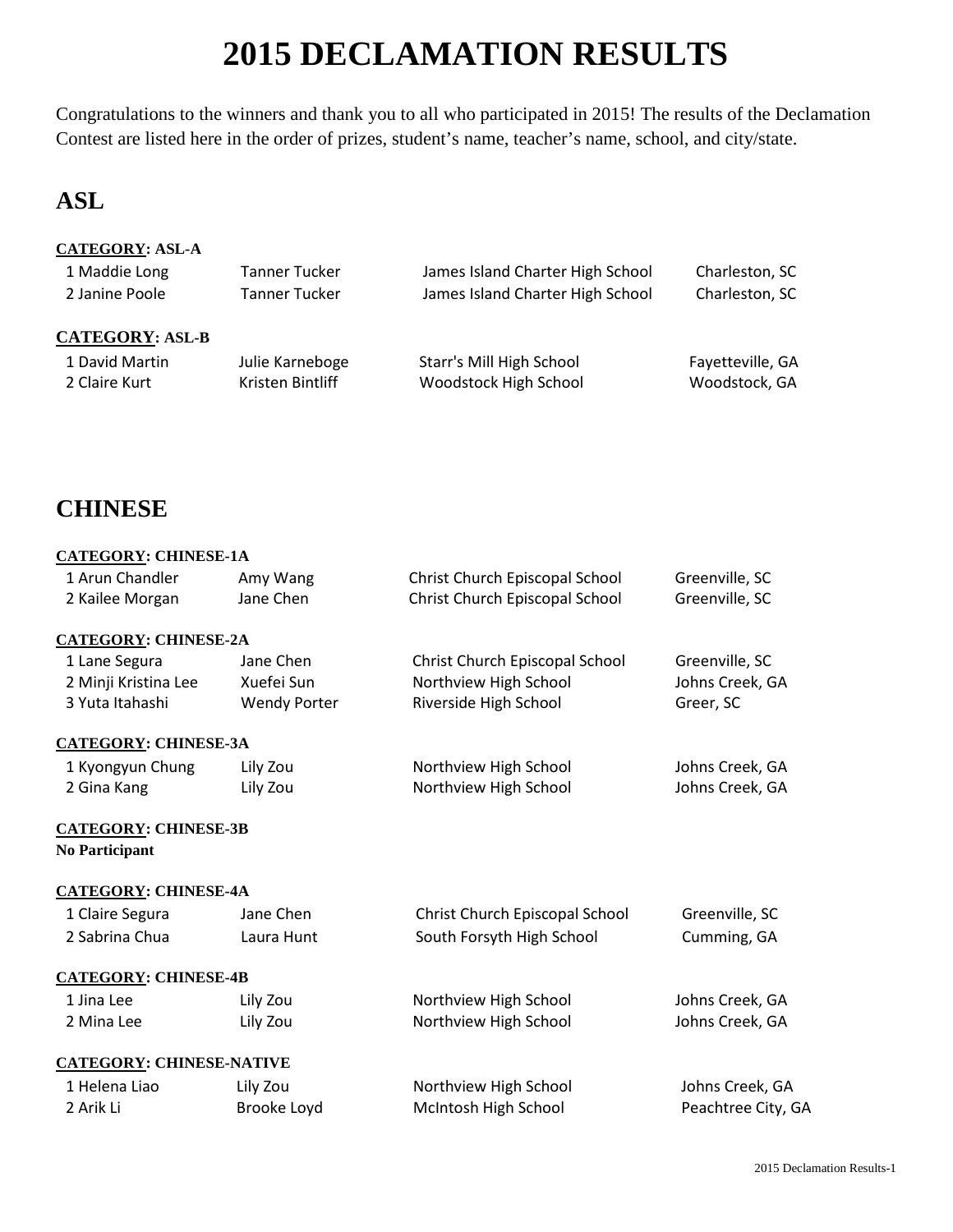# **FRENCH**

| <b>CATEGORY: FRENCH-1A-1</b> |                       |                                                  |                    |
|------------------------------|-----------------------|--------------------------------------------------|--------------------|
| 1 Samuel Navarro-Michel      | Marie Scott           | Starr's Mill High School<br>Fayetteville, GA     |                    |
| 2 Julia Stager               | <b>Terry Meredith</b> | Aquinas High School                              | Augusta, GA        |
| 3 Nathanial Bintliff         | Pierre Joseph         | Hillgrove High School                            | Powder Springs, GA |
| <b>CATEGORY: FRENCH-1A-2</b> |                       |                                                  |                    |
| 1 Emma Posey                 | Marie Scott           | Starr's Mill High School                         | Fayetteville, GA   |
| 2 Mason Caron                | Kristen Bintliff      | Woodstock High School                            | Woodstock, GA      |
| 3 Sierra Gibson              | Susan Jackson         | Whitewater High School                           | Fayetteville, GA   |
| <b>CATEGORY: FRENCH-1A-3</b> |                       |                                                  |                    |
| 1 Bailey Surles              | <b>Terry Meredith</b> | Aquinas High School                              | Augusta, GA        |
| 2 Anna Sinnott               | <b>Tanner Tucker</b>  | James Island Charter High School                 | Charleston, SC     |
| 3 William Hamson             | Valerie Hughey        | Starr's Mill High School                         | Fayetteville, GA   |
| <b>CATEGORY: FRENCH-2A-1</b> |                       |                                                  |                    |
| 1 Lauren Cooney              | Kristina Schwarzbauer | Spring Valley High School                        | Columbia, SC       |
| 2 Daisy Little               | Cheyanne Victorio     | South Forsyth High School                        | Cumming, GA        |
| 3 Jeremiah Williams          | Gina Faas             | Ashley Ridge High School                         | Summerville, SC    |
| <b>CATEGORY: FRENCH-2A-2</b> |                       |                                                  |                    |
| 1 Emily Treon                | Marie Scott           | Starr's Mill High School                         | Fayetteville, GA   |
| 2 Alejandra Ramirez          | Cristian Ugro         | Spring Valley High School                        | Columbia, SC       |
| 3 Tristan Barton             | Evelyn Ready          | James Island Charter High School                 | Charleston, SC     |
| <b>CATEGORY: FRENCH-2A-3</b> |                       |                                                  |                    |
| 1 Stephanie Hayes            | <b>Terry Meredith</b> | Aquinas High School                              | Augusta, GA        |
| 2 Ryan Bunge                 | <b>Marion Grier</b>   | SC Governor's School for the Arts and Humanities | Greenville, SC     |
| 3 Emily Loehrke              | Gina Faas             | Ashley Ridge High School                         | Summerville, SC    |
| <b>CATEGORY: FRENCH-2A-4</b> |                       |                                                  |                    |
| 1 Madison Hagen              | <b>Marie Scott</b>    | Starr's Mill High School                         | Fayetteville, GA   |
| 2 Judy Zhao                  | Virginie Mitchell     | Christ Church Episcopal School                   | Greenville, SC     |
| 3 Lupita Medina              | Kristen Bintliff      | Woodstock High School                            | Woodstock, GA      |
| <b>CATEGORY: FRENCH-3A-1</b> |                       |                                                  |                    |
| 1 Brian Dixon                | Marie Scott           | Starr's Mill High School                         | Fayetteville, GA   |
| 2 Mabry Taylor               | <b>Tanner Tucker</b>  | James Island Charter High School                 | Charleston, SC     |
| 3 Varun Vishwanath           | Susan Fernie          | Northview High School                            | Johns Creek, GA    |
| <b>CATEGORY: FRENCH-3A-2</b> |                       |                                                  |                    |

| 1 Amanda Irizarri-Gonzalez | Cristian Ugro    | Spring Valley High School        | Columbia, SC   |
|----------------------------|------------------|----------------------------------|----------------|
| 2 Brianna Heidenreich      | Catherine Miller | James Island Charter High School | Charleston, SC |
| 3 Alysha Worden            | Terry Meredith   | Aguinas High School              | Augusta, GA    |

### **CATEGORY: FRENCH-3A-3**

| 1 Tim F. Hahn  | Marie Scott      | Starr's Mill High School                         | Fayetteville, GA |
|----------------|------------------|--------------------------------------------------|------------------|
| 2 Selena Lopez | Catherine Miller | James Island Charter High School                 | Charleston. SC   |
| 3 Helen Coats  | Helene Robinson  | SC Governor's School for the Arts and Humanities | Greenville, SC   |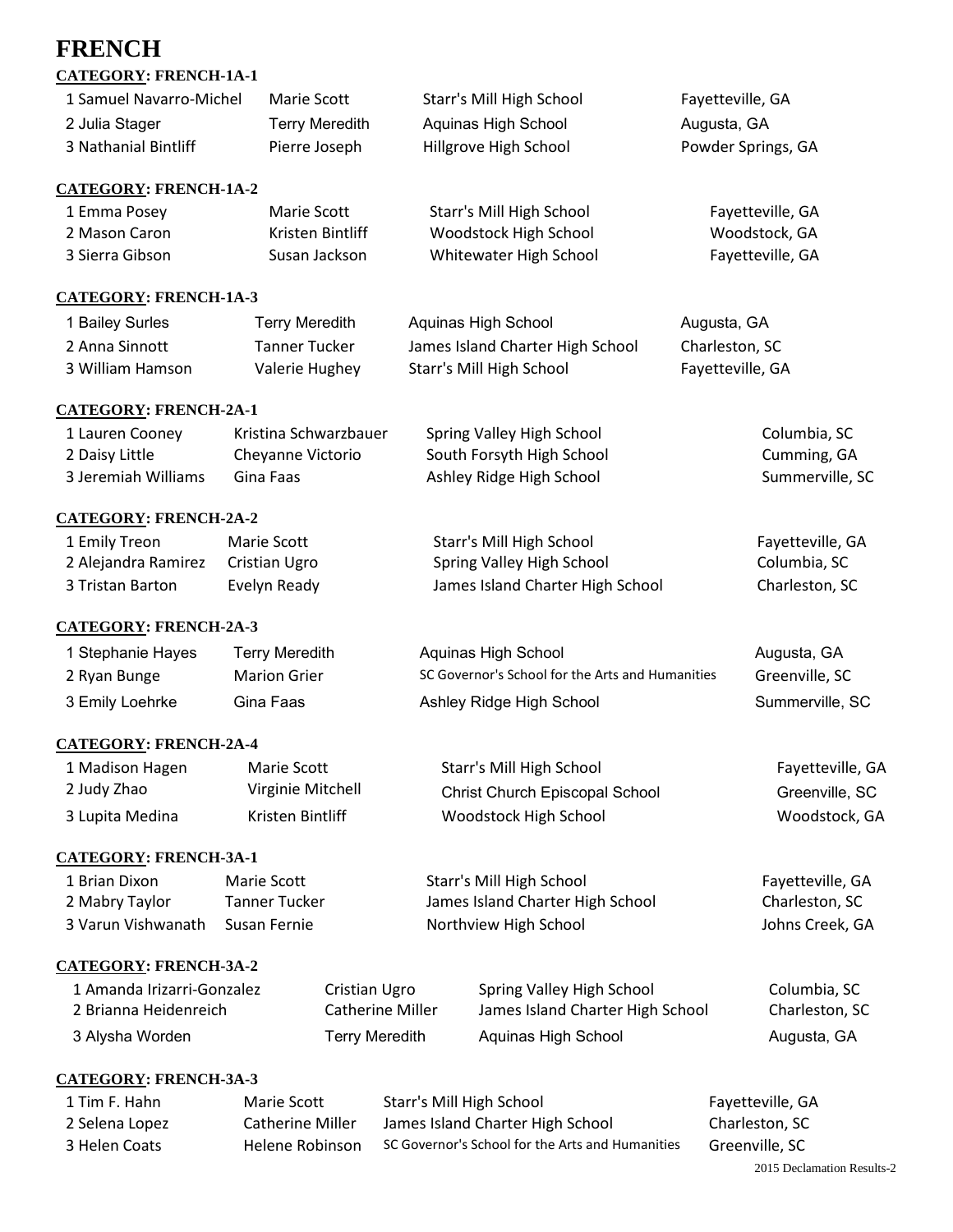### **CATEGORY: FRENCH-3A-4**

| 1 Abby Parrish    | <b>Marion Grier</b> | SC Governor's School for the Arts and Humanities | Greenville, SC   |
|-------------------|---------------------|--------------------------------------------------|------------------|
| 2 Sarah Baskin    | Gina Faas           | Ashley Ridge High School                         | Summerville, SC  |
| 3 Nicholas Martin | Valerie Hughey      | Starr's Mill High School                         | Fayetteville, GA |

### **CATEGORY: FRENCH-3B**

| 1 Rose Mardikian                  | Tanner Tucker | James Island Charter High School | Charleston, SC |
|-----------------------------------|---------------|----------------------------------|----------------|
| 2 Nicolas Jean-Gilles Janet Laiñe |               | Hammond School                   | Columbia, SC   |

### **CATEGORY: FRENCH-4B**

| 1 Natasha Kolpatzik | Marion Grier     | SC Governor's School for the Arts and Humanities | Greenville, SC |
|---------------------|------------------|--------------------------------------------------|----------------|
| 2 Kathleen Wall     | Helene Robinson  | SC Governor's School for the Arts & Humanities   | Greenville, SC |
| 3 Mya Singleton     | Catherine Miller | James Island Charter High School                 | Charleston. SC |

#### **CATEGORY: FRENCH-4A-1**

| 1 Jamie Montagne  | Margaret Sullivan | Spartanburg Day School    | Spartanburg, SC  |
|-------------------|-------------------|---------------------------|------------------|
| 2 Rebecca Britt   | Nan Brightwell    | Oconee County High School | Watkinsville, GA |
| 3 Clara Musselman | Gina Faas         | Ashley Ridge High School  | Summerville, SC  |

### **CATEGORY: FRENCH-4A-2**

| 1 Joseph Ravan   | Wendy Stephens    | Spring Valley High School      | Columbia, SC    |
|------------------|-------------------|--------------------------------|-----------------|
| 2 Vanna Tsiknias | Margaret Sullivan | Spartanburg Day School         | Spartanburg, SC |
| 3 Kiera Simmons  | Annmarie Peterlin | Christ Church Episcopal School | Greenville, SC  |

### **GERMAN**

### **CATEGORY: GERMAN-1A-1**

| 1 Megan Fischer<br>2 Brian Dixon<br>3 John Sprouse | Martina Hughes<br>Antonela Kljajic<br>Martina Hughes | Walhalla High School<br>Starr's Mill High School<br>Walhalla High School | Walhalla, SC<br>Fayetteville, GA<br>Walhalla, SC |
|----------------------------------------------------|------------------------------------------------------|--------------------------------------------------------------------------|--------------------------------------------------|
| <b>CATEGORY: GERMAN-1A-2</b>                       |                                                      |                                                                          |                                                  |
| 1 Ayonica Bhattacharya                             | Jonas Strecker                                       | South Forsyth High School                                                | Cumming, GA                                      |
| 2 Atlai Gomez                                      | Martina Hughes                                       | Walhalla High School                                                     | Walhalla, SC                                     |

3 Sara Grace Turner **Mike White** Daniel High School Central, SC

#### **CATEGORY: GERMAN-1B**

| 2 Jeremy Mekker            | Bryan Kirby         | Christ Church Episcopal School                   | Greenville, SC   |
|----------------------------|---------------------|--------------------------------------------------|------------------|
| <b>CATEGORY: GERMAN-2A</b> |                     |                                                  |                  |
| 1 Jade Christman           | Jonas Strecker      | South Forsyth High School                        | Cumming, GA      |
| 2 Joshua Leonard           | Martina Hughes      | Walhalla High School                             | Walhalla, SC     |
| 3 Jennifer St. Martin      | Patrick Wallace     | Whitewater High School                           | Fayetteville, GA |
| <b>CATEGORY: GERMAN-3A</b> |                     |                                                  |                  |
| 1 Andy Golla               | <b>Marion Grier</b> | SC Governor's School for the Arts and Humanities | Greenville, SC   |

| L Andy Golla     | iviarion Grier   | SC Governor's School for the Arts and Humanities | Greenville, SC             |
|------------------|------------------|--------------------------------------------------|----------------------------|
| 2 Madison Hagen  | Antonela Kljajic | Starr's Mill High School                         | Fayetteville, GA           |
| 3 Christine Yang | Jonas Strecker   | South Forsyth High School                        | Cumming, GA                |
|                  |                  |                                                  | 2015 Declamation Results-3 |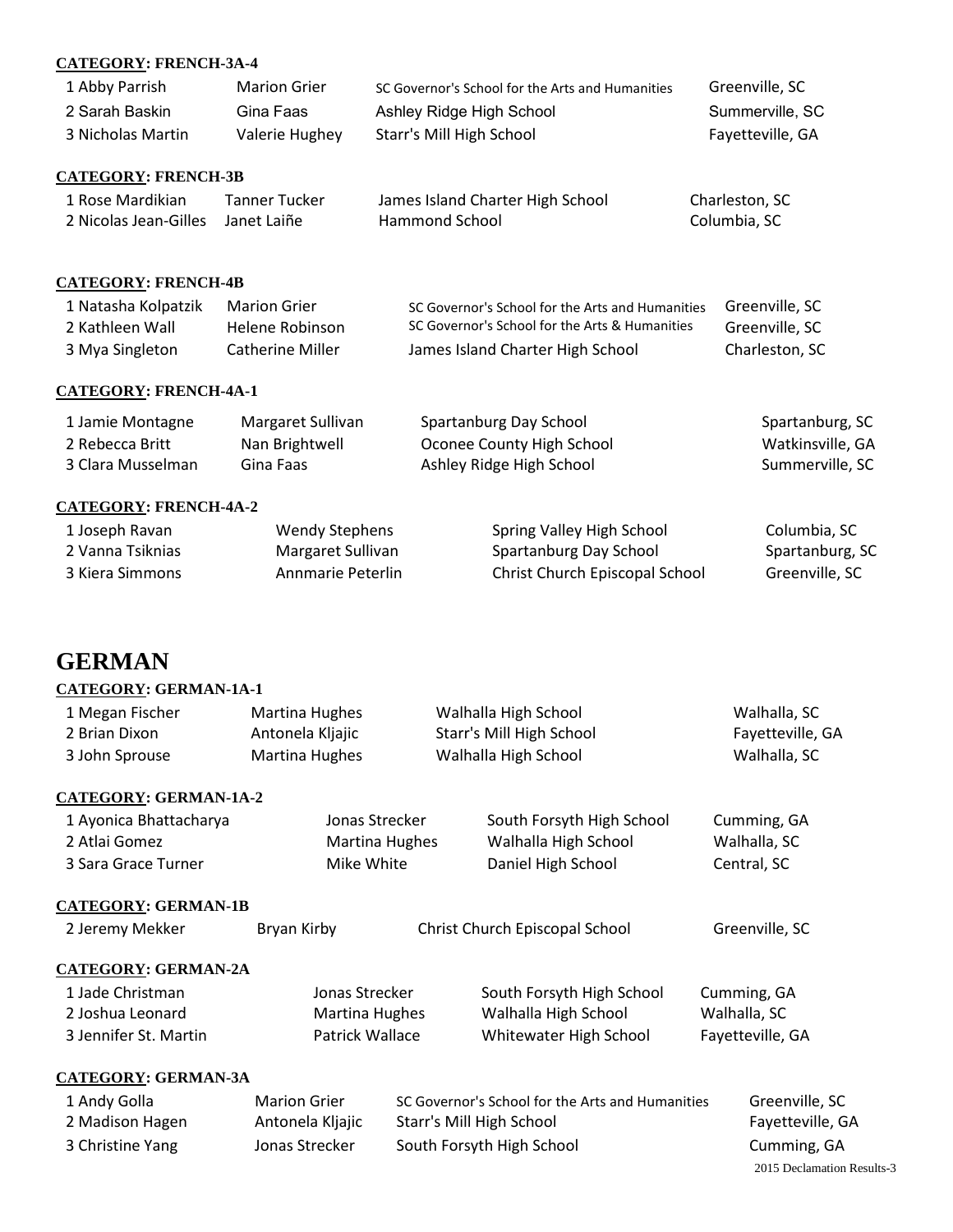| <b>CATEGORY: GERMAN-3B</b>                          |                  |                    |                           |                  |
|-----------------------------------------------------|------------------|--------------------|---------------------------|------------------|
| 1 Nia Coulibaly                                     | William Bryan    |                    | Sandy Creek High School   | Tyrone, GA       |
| <b>CATEGORY: GERMAN-4A</b>                          |                  |                    |                           |                  |
| 1 Alexander Birch                                   | Delana Snyder    | Daniel High School |                           | Central, SC      |
| 2 Logan Smith                                       | Antonela Kljajic |                    | Starr's Mill High School  | Fayetteville, GA |
| 3 Samantha Seely                                    | Jonas Strecker   |                    | South Forsyth High School | Cumming, GA      |
| <b>CATEGORY: GERMAN-4B</b><br><b>No Participant</b> |                  |                    |                           |                  |
|                                                     |                  |                    |                           |                  |

**CATEGORY: GERMAN-NATIVE No Participant** 

### **ITALIAN**

| <b>CATEGORY: ITALIAN-1A</b> |
|-----------------------------|
|                             |

| 1 Karyn Beaty | Tanner Tucker | James Island Charter High School | Charleston, SC |
|---------------|---------------|----------------------------------|----------------|
|               |               |                                  |                |

### **JAPANESE**

| <b>CATEGORY: JAPANESE-2A</b> |                         |                                  |                  |
|------------------------------|-------------------------|----------------------------------|------------------|
| 3 Romello Gladden            | <b>Catherine Miller</b> | James Island Charter High School | Charleston, SC   |
| <b>CATEGORY: JAPANESE-3A</b> |                         |                                  |                  |
| 1 Vivian Medina              | Karen Becker            | Riverside High School            | Greer, SC        |
| 3 Natalie Seidel             | Johnny Nutt             | T.L Hanna High School            | Anderson, SC     |
| CATEGORY: JAPANESE-NATIVE    |                         |                                  |                  |
| 1 Eric Joerger               | Toshiko Joerger         | Hillcrest Middle Shool           | Simpsonville, SC |
| 2 Kyle Joerger               | Toshiko Joerger         | <b>Brashier Middle College</b>   | Simpsonville, SC |

### **LATIN**

### **CATEGORY: LATIN-1A-1**

| 1 Gillian Patton | Cristian Ugro | Spring Valley High School | Columbia, SC       |
|------------------|---------------|---------------------------|--------------------|
| 2 Jacob Gravely  | Kellie Mason  | Woodstock High School     | Woodstock, GA      |
| 3 Claire Traylor | Connie Bryant | McIntosh High School      | Peachtree City, GA |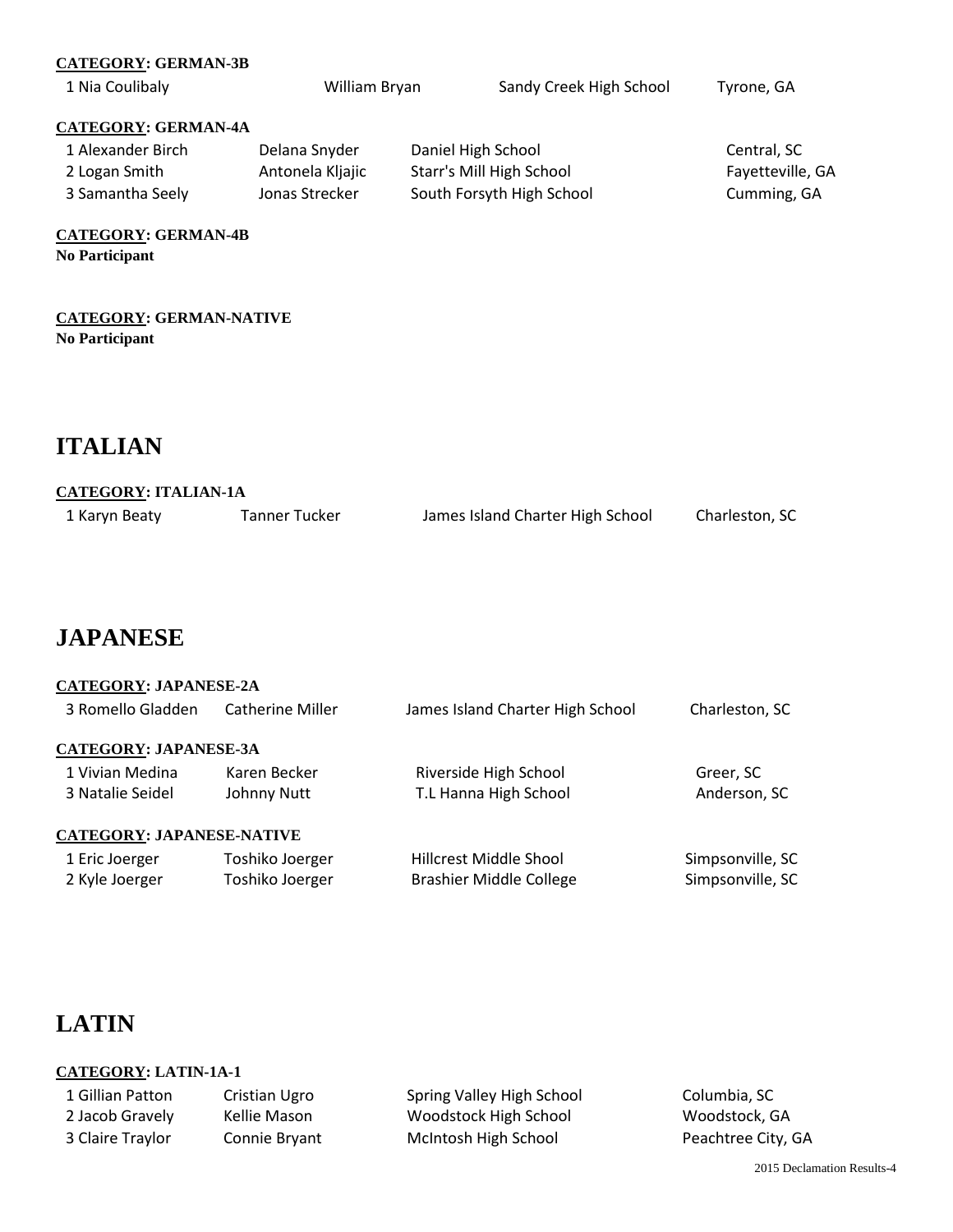### **CATEGORY: LATIN-1A-2**

| 1 Joshua Thomas             | Kellie Mason          | Woodstock High School     | Woodstock, GA      |
|-----------------------------|-----------------------|---------------------------|--------------------|
| 2 Dhavni Kiran Patel        | Jeancarlos Rodriguez  | Fairfield Middle School   | Winnsboro, SC      |
| 3 Atifah Jatoi              | Cristian Ugro         | Spring Valley High School | Columbia, SC       |
| <b>CATEGORY: LATIN-2A-1</b> |                       |                           |                    |
| 1 Paige Waters              | Cristian Ugro         | Spring Valley High School | Columbia, SC       |
| 2 Murray McDaniel           | <b>Wendy Stephens</b> | Spring Valley High School | Columbia, SC       |
| 3 Shubhanjali Minhas        | Cristian Ugro         | Spring Valley High School | Columbia, SC       |
| <b>CATEGORY: LATIN-2A-2</b> |                       |                           |                    |
| 1 Chyna Thompson            | <b>Wendy Stephens</b> | Spring Valley High School | Columbia, SC       |
| 2 Arik Li                   | Connie Bryant         | McIntosh High School      | Peachtree City, GA |
| 3 Elizabeth Dillon          | Cristian Ugro         | Spring Valley High School | Columbia, SC       |
| <b>CATEGORY: LATIN-3A</b>   |                       |                           |                    |
| 1 Breanna Murrin            | <b>Wendy Stephens</b> | Spring Valley High School | Columbia, SC       |
| 2 Chloe Vandenberg          | <b>Wendy Stephens</b> | Spring Valley High School | Columbia, SC       |
| 3 Kelsey Greene             | Cristian Ugro         | Spring Valley High School | Columbia, SC       |
| <b>CATEGORY: LATIN-4A</b>   |                       |                           |                    |
| 1 Sumant Rao                | Monica Boothe         | Hammond School            | Columbia, SC       |

### **SPANISH**

### **CATEGORY: SPANISH-1A-1**

| 1 Anna Pate          | Bianca Luque | Sandy Creek High School  | Tyrone, GA         |
|----------------------|--------------|--------------------------|--------------------|
| 2 Elizabeth Wright   | Brooke Lloyd | McIntosh High School     | Peachtree City, GA |
| 3 Providence Blalock | Brandi Meeks | Starr's Mill High School | Fayetteville, GA   |
|                      |              |                          |                    |

### **CATEGORY: SPANISH-1A-2**

| 1 Maryssa Cypher   | Anna Ruth Flagg  | Metro Academic Studies               | Atlanta, GA        |
|--------------------|------------------|--------------------------------------|--------------------|
| 2 K.J. Chon        | Melissa Drummond | St. Paul the Apostle Catholic School | Spartanburg, SC    |
| 3 Christa O'Reilly | Brooke Lloyd     | McIntosh High School                 | Peachtree City, GA |

### **CATEGORY: SPANISH-1A-3**

| 1 Adelyn Bousson | Susan Jackson   | Whitewater High School                | Fayetteville, GA |
|------------------|-----------------|---------------------------------------|------------------|
| 2 Grant Bagwell  | Anna Ruth Flagg | Metro Academic Studies                | Atlanta, GA      |
| 3 Philip Cooper  | Yazbet Zannis   | Dutch Fork Homeschool Resource Center | Chapin, SC       |

### **CATEGORY: SPANISH-1A-4**

| 1 Dami Olatosi   | David LaBoone    | Hammond School                                       | Columbia. SC       |
|------------------|------------------|------------------------------------------------------|--------------------|
| 2 Emily Blum     | Maria Ramsey     | McIntosh High School                                 | Peachtree City, GA |
| 3 Chloe Penaflor | Melissa Drummond | St. Paul the Apostle Catholic School Spartanburg, SC |                    |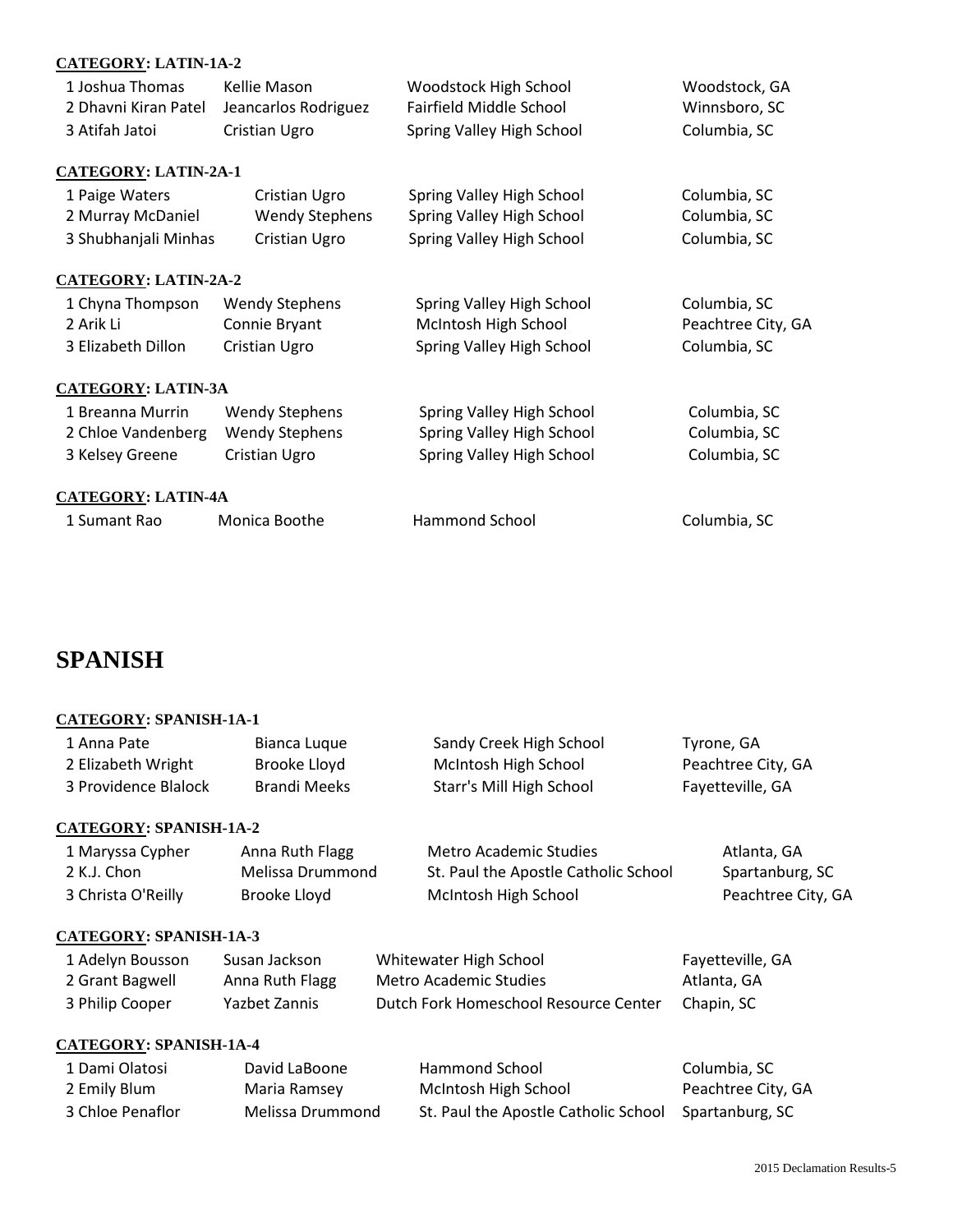### **CATEGORY: SPANISH-1B**

| 1 Luke Henderson | Melissa Drummond | St. Paul the Apostle Catholic School | Spartanburg, SC  |
|------------------|------------------|--------------------------------------|------------------|
| 2 Emily Bacallao | Susan Jackson    | Whitewater High School               | Fayetteville, GA |
| 3 Markel Samuel  | Diana Smoot      | Fairfield Middle School              | Winnsboro, SC    |

#### **CATEGORY: SPANISH-2A-1**

| 1 Khusbu Patel      | Julie Lane         | Whitewater High School                | Fayetteville, GA |
|---------------------|--------------------|---------------------------------------|------------------|
| 2 Gururaj Deshpande | Patricia Rodriguez | Northview High School                 | Johns Creek, GA  |
| 3 Micah Baghdady    | Yazbet Zannis      | Dutch Fork Homeschool Resource Center | Chapin, SC       |

### **CATEGORY: SPANISH-2A-2**

| 1 Aayush Karan       | Chris Benn   | Hammond School           | Columbia, SC     |
|----------------------|--------------|--------------------------|------------------|
| 2 Alayna Burdekin    | Jaye O'Brien | Starr's Mill High School | Fayetteville, GA |
| 3 Christopher Shimer | Amy Cannady  | Whitewater High School   | Fayetteville, GA |

### **CATEGORY: SPANISH-2A-3**

| 1 Smruthi Balasumramaniam | Carrie Gutierrez | Northview High School    | Johns Creek, GA  |
|---------------------------|------------------|--------------------------|------------------|
| 2 Victoria E. Koontz      | Marcela Sample   | Starr's Mill High School | Fayetteville, GA |
| 3 Matthew Thomas          | Sonya Breaux     | Woodstock High School    | Woodstock, GA    |

#### **CATEGORY: SPANISH-2A-4**

| 1 Jacob Just-Buddy | Jaye O'Brien   | Starr's Mill High School | Fayetteville, GA   |
|--------------------|----------------|--------------------------|--------------------|
| 2 Philip Stout     | Susan Jackson  | Whitewater High School   | Fayetteville, GA   |
| 3 Dorothy Lai      | Amanda Barnett | McIntosh High School     | Peachtree City, GA |

#### **CATEGORY: SPANISH-2A-5**

| 1 Anna Fournaris | Sonya Breaux       | <b>Woodstock High School</b> | Woodstock, GA    |
|------------------|--------------------|------------------------------|------------------|
| 2 Jolie Riff     | Susan Jackson      | Whitewater High School       | Fayetteville, GA |
| 3 Conan Lynch    | Christina Parrella | South Forsyth High School    | Cumming, GA      |

### **CATEGORY: SPANISH-2A-6**

| 1 Tim F. Hahn    | Marcela Sample | Starr's Mill High School | Fayetteville, GA |
|------------------|----------------|--------------------------|------------------|
| 2 John St.Martin | Kim Newman     | Whitewater High School   | Fayetteville, GA |
| 3 Hanna Greer    | Karen Dean     | Whitewater High School   | Fayetteville, GA |

#### **CATEGORY: SPANISH-2B**

| 2 Adrik Weinsier-Marcano      | Elizabeth Flores   | Spartanburg Day School            | Spartanburg, SC    |
|-------------------------------|--------------------|-----------------------------------|--------------------|
| <b>CATEGORY: SPANISH-3A-1</b> |                    |                                   |                    |
| 1 Joshua Baker                | Georges Nana       | <b>Fayette County High School</b> | Fayetteville, GA   |
| 2 Ishan Vaish                 | Patricia Rodriguez | Northview High School             | Johns Creek, GA    |
| 3 Cressie Rynne               | Lector Zamore      | McIntosh High School              | Peachtree City, GA |
|                               |                    |                                   |                    |

### **CATEGORY: SPANISH-3A-2**

| 1 David King        | Anna Ruth Flagg   | Metro Academic Studies | Atlanta, GA        |
|---------------------|-------------------|------------------------|--------------------|
| 2 McKay Moore       | Amanda Barnett    | McIntosh High School   | Peachtree City, GA |
| 3 La'Miracle Willis | Melanie Underwood | Griffin High School    | Griffin, GA        |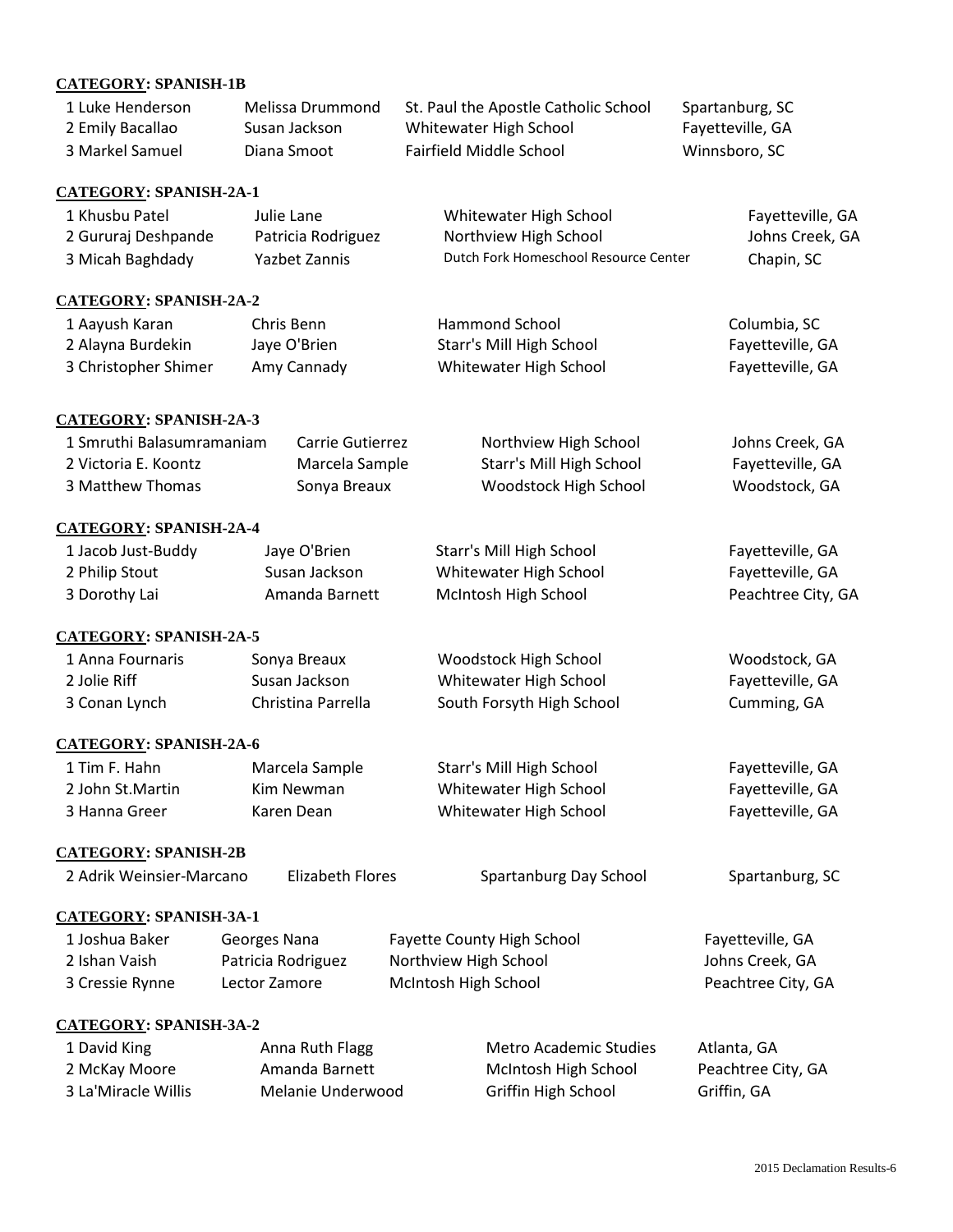### **CATEGORY: SPANISH-3A-3**

| CATEGONI. BI ARIBII-3A-3       |                         |                                                  |                    |
|--------------------------------|-------------------------|--------------------------------------------------|--------------------|
| 1 Taylor Milligan              | Madeline Rodriguez      | Starr's Mill High School                         | Fayetteville, GA   |
| 2 Noah Matricciani             | <b>Brad Greer</b>       | Christ Church Episcopal School                   | Greenville, SC     |
| 3 Anika Gouhl                  | Kim Newman              | Whitewater High School                           | Fayetteville, GA   |
| <u>CATEGORY</u> : SPANISH-3A-4 |                         |                                                  |                    |
| 1 Quynh Phan                   | Marcela Sample          | Starr's Mill High School                         | Fayetteville, GA   |
| 2 Michael Carter               | Georges Nana            | Fayette County High School                       | Fayetteville, GA   |
| 3 Destiny Lewis                | Gloria Ham              | Spring Valley High School                        | Columbia, SC       |
| <b>CATEGORY: SPANISH-3A-5</b>  |                         |                                                  |                    |
| 1 Isabel Henares               | Renee Johnson           | <b>Fayette County High School</b>                | Fayetteville, GA   |
| 2 Stephanie Zhang              | Laura Harrison          | North Oconee High School                         | Bogart, GA         |
| 3 Samuel Ellis                 | Brooke Lloyd            | McIntosh High School                             | Peachtree City, GA |
| <b>CATEGORY: SPANISH-3A-6</b>  |                         |                                                  |                    |
| 1 Vyom Shah                    | Brooke Lloyd            | McIntosh High School                             | Peachtree City, GA |
| 2 Madison Spensley             | Santos Pagan            | Aquinas High School                              | Augusta, GA        |
| 3 Maria Matthew                | Laura Hunt              | South Forsyth High School                        | Cumming, GA        |
| <b>CATEGORY: SPANISH-3B</b>    |                         |                                                  |                    |
| 1 Brooke Curry                 | Shanna Yown             | Mauldin High School                              | Mauldin, SC        |
| 2 Ximena Bejarano              | <b>Brandi Meeks</b>     | Starr's Mill High School                         | Fayetteville, GA   |
| <b>CATEGORY: SPANISH-4A-1</b>  |                         |                                                  |                    |
| 1 Mariah Barabe                | <b>Brooke Lloyd</b>     | McIntosh High School                             | Peachtree City, GA |
| 2 Jennifer St. Martin          | Kim Newman              | Whitewater High School                           | Fayetteville, GA   |
| 3 Carlee Chackness             | Kathryn Misenheimer     | Christ Church Episcopal School                   | Greenville, SC     |
| <b>CATEGORY: SPANISH-4A-2</b>  |                         |                                                  |                    |
| 1 Anni Huang                   | Jeanne Kotrady          | Christ Church Episcopal School                   | Greenville, SC     |
| 2 Michael Matthews             | Janice Boyles           | SC Governor's School for the Arts Humanities     | Greenville, SC     |
| 3 Maddie Bruning               | <b>Melanie Hennings</b> | North Oconee High School                         | Bogart, GA         |
| <b>CATEGORY: SPANISH-4A-3</b>  |                         |                                                  |                    |
| 1 Candy Zhao                   | <b>Brad Greer</b>       | Christ Church Episcopal School                   | Greenville, SC     |
| 2 Yashi Sanghvi                | Patricia Rodriguez      | Northview High School                            | Johns Creek, GA    |
| 3 Caroline Rivers              | Ann Mary Wesneski       | Spartanburg Day School                           | Spartanburg, SC    |
| <b>CATEGORY: SPANISH-4A-4</b>  |                         |                                                  |                    |
| 1 Andy Golla                   | Janice Boyles           | SC Governor's School for the Arts and Humanities | Greenville, SC     |
| 2 Nicole Cannon                | Patricia Rodriguez      | Northview High School                            | Johns Creek, GA    |
| 3 Matthew Skibiel              | Kim Newman              | Whitewater High School                           | Fayetteville, GA   |
| <b>CATEGORY: SPANISH-4B</b>    |                         |                                                  |                    |
| 1 Sandhya Lyer                 | Laura Hunt              | South Forsyth High School                        | Cumming, GA        |
| 2 Ashlyn Yule                  | Melanie Dunn            | South Forsyth High School                        | Cumming, GA        |
| 3 Mary Zhou                    | Gloria Green            | South Forsyth High School                        | Cumming, GA        |
|                                |                         |                                                  |                    |